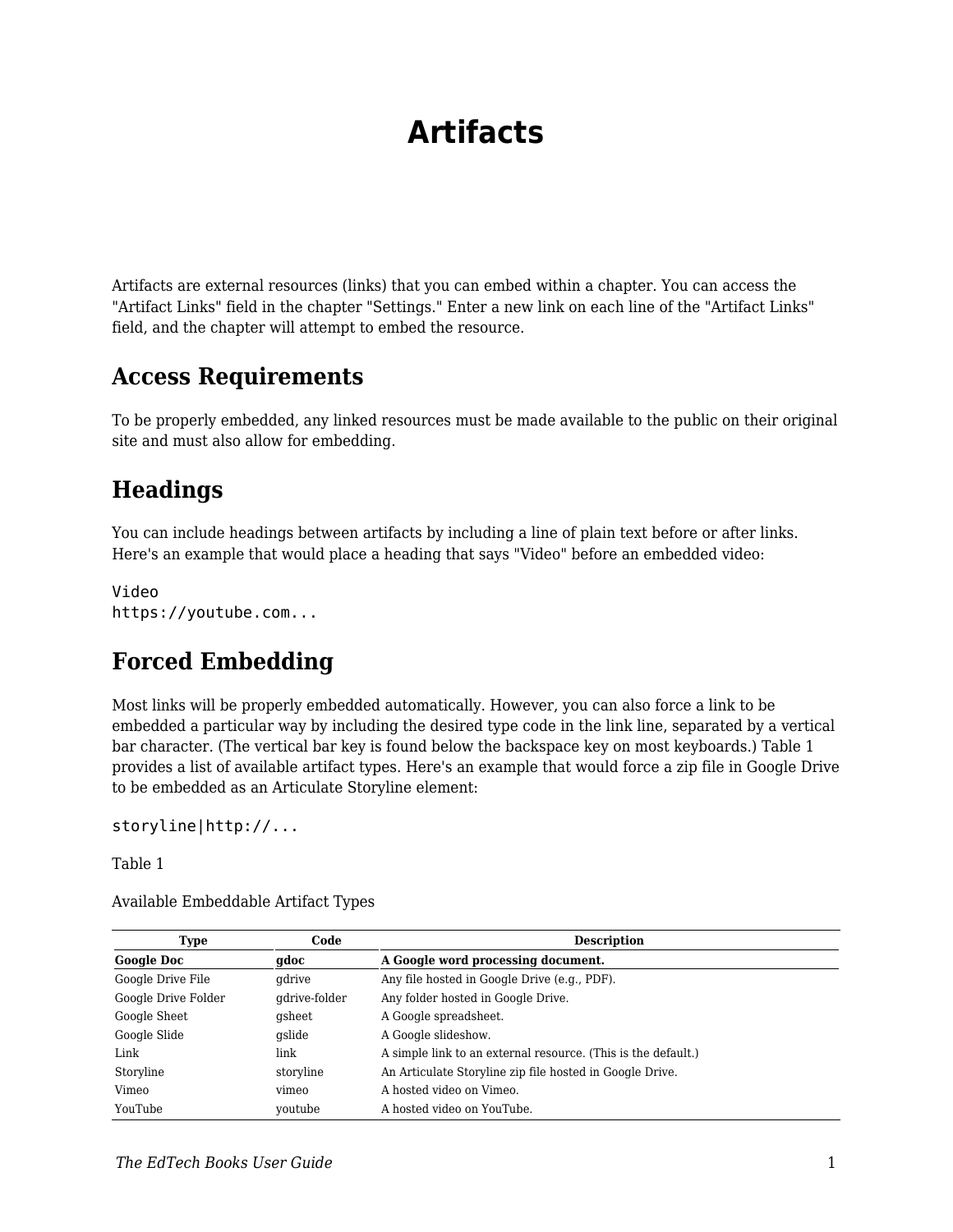## **Link Text**

Each embedded resource will also have a link to view the resource in a new window. To adjust the visible text of this link, simply add your text to the artifact line separated by a vertical bar character.

```
Click here to see it | https://youtube.com...
storyline | Open the Storyline | https://drive.google.com...
```
### **Placement**

By default, artifacts are shown before the chapter contents. You can change this in the chapter's settings by adjusting the Artifact Placement setting.